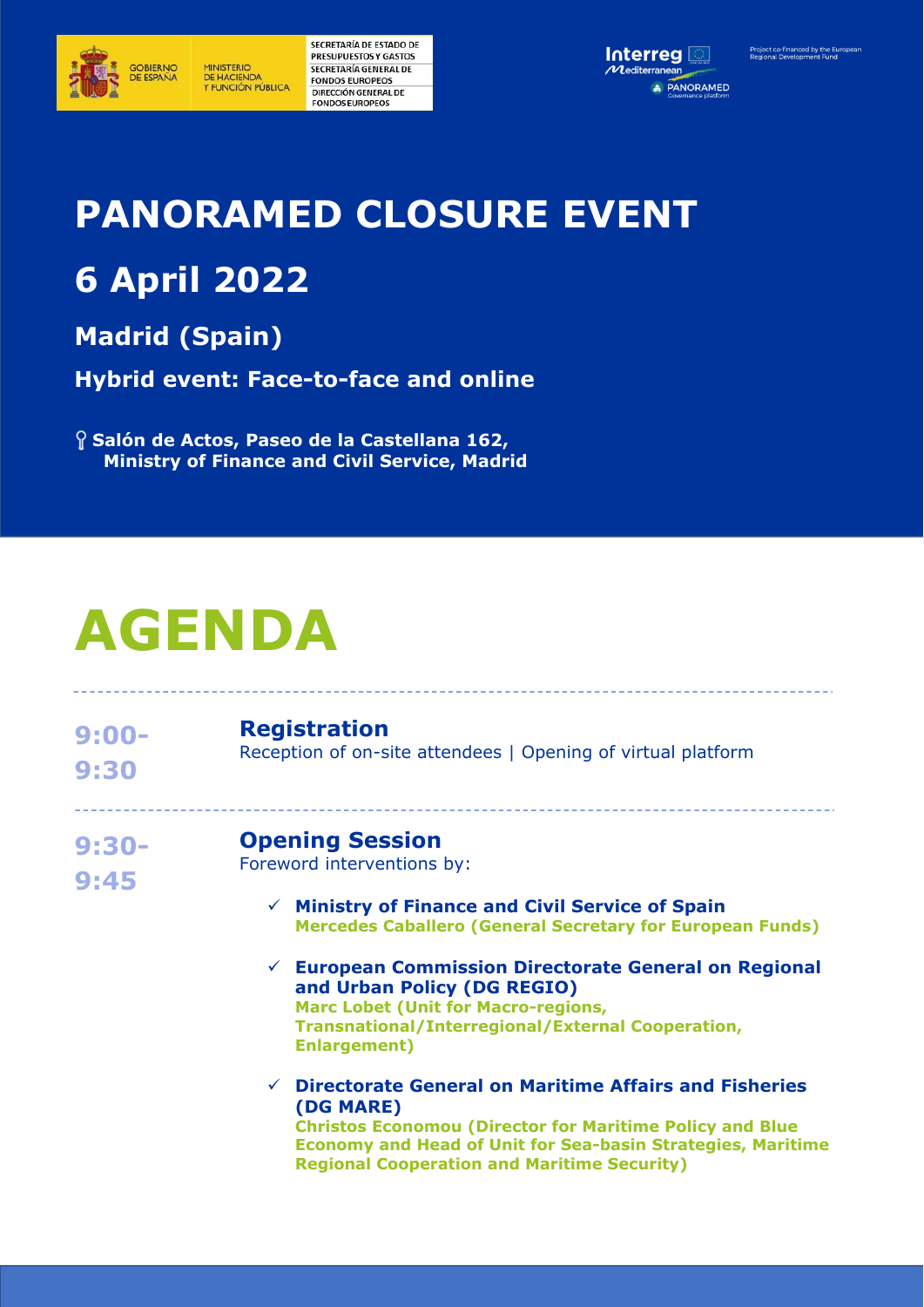



## **9:45- 10:30**

#### **Session 1**

**PANORAMED delivering concrete and tangible results for a better governance in the Mediterranean**

**Moderator (Sessions 1-4): Javier Fernández, ECORYS Spain** 

- **PANORAMED: The end of the Journey Emilio Canda (PANORAMED Lead Partner, Ministry of Finance and Civil Service of Spain)**
- **Governance in the Mediterranean: Why PANORAMED and Future Lydwine Lafontaine (INTERREG EURO MED Programme)**
- **PANORAMED observed from a wider perspective as a useful example of promoting a better governance in the MED**

**Alessandra Sensi (Union for the Mediterranean Secretariat)** 

#### **10:30- 11:30 Session 2 How did PANORAMED contribute towards better policies in the region?**

 **Panoramed on Global Governance (The MED Positioning Paper and The Panoramed Dialogues) George Alexakis Regional Councilor for European and International Affairs (Crete Region)** 

**Stavroula Pelekasi (Greece)** 

- **How has PANORAMED been influencing public policies in the Mediterranean? Véronique Ceaux (PACA Region)**
- **Panel: PANORAMED Key Policy Papers on Tourism, Maritime Surveillance and Innovation: An efficient tool to feed the debate in the whole region**

PANORAMED Thematic Groups

- o Coastal and Maritime Tourism **Mislav Kovac (Croatia) and Manuela Bigi (Tuscany Region)**
- o Maritime Surveillance **Alexis Blum (Secrétariat Général de la Mer France)**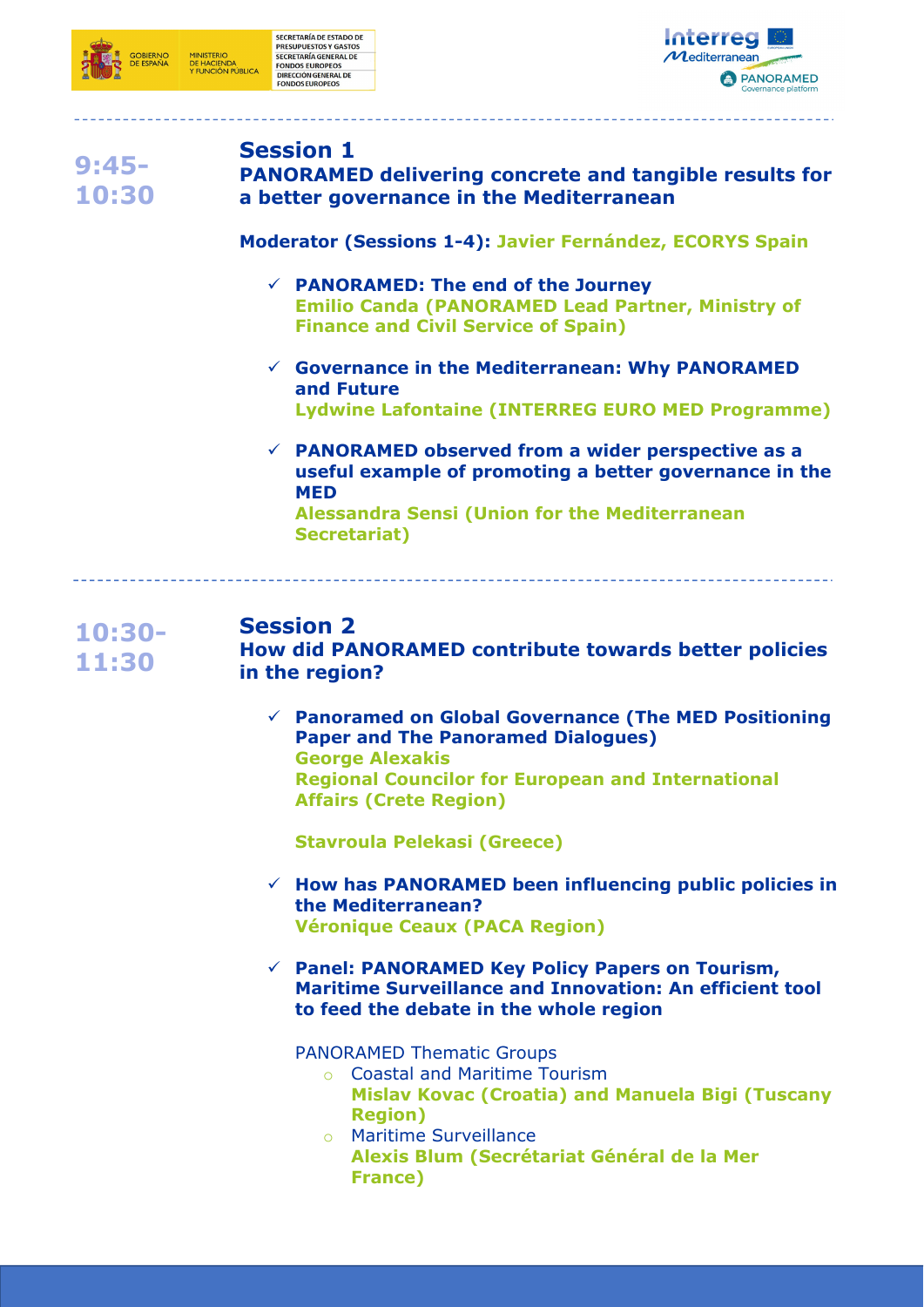



### o Innovation

**Tatiana Fernandez (Catalonia Region)** 

| 11:30- | <b>Break</b> |  |
|--------|--------------|--|
|--------|--------------|--|

**12:00** 

**13:00- 14:00** 

#### **12:00- Session 3**

#### **13:00 Strategic Projects: Pioneering the process for a better governance in the Mediterranean**

Showcasing sessions on the aspects of:

- Key results
- Innovative aspects
- Replicability and capitalisation of results possibilities

#### **SPs on Coastal and Maritime Tourism**

- $\checkmark$  **BESTMED** overcoming seasonality and the lack of effective cooperation among tourism actors **Julia Saiz-Pardo (El Legado Andalusí Andalusian Public Foundation)**
- **SMARTMED**  empowering the Mediterranean for SMART Tourism **Maria Garcies (CPMR)**

#### **SPs on Maritime Surveillance**

- $\checkmark$  **SHAREMED** sharing and enhancing capabilities to address environmental threats in Mediterranean Sea **Cosimo Solidoro (OGS – Italian National Institute of Oceanography and Applied Geophysics)**
- **MEDOSMOSIS**  Mediterranean governance for Strategic Maritime Surveillance and Safety issues **Dimitrios Panagopoulos (Special Service of European Union Structural Funds for the Ministry of Maritime Affairs and Insular Policy)**

### **Break & networking**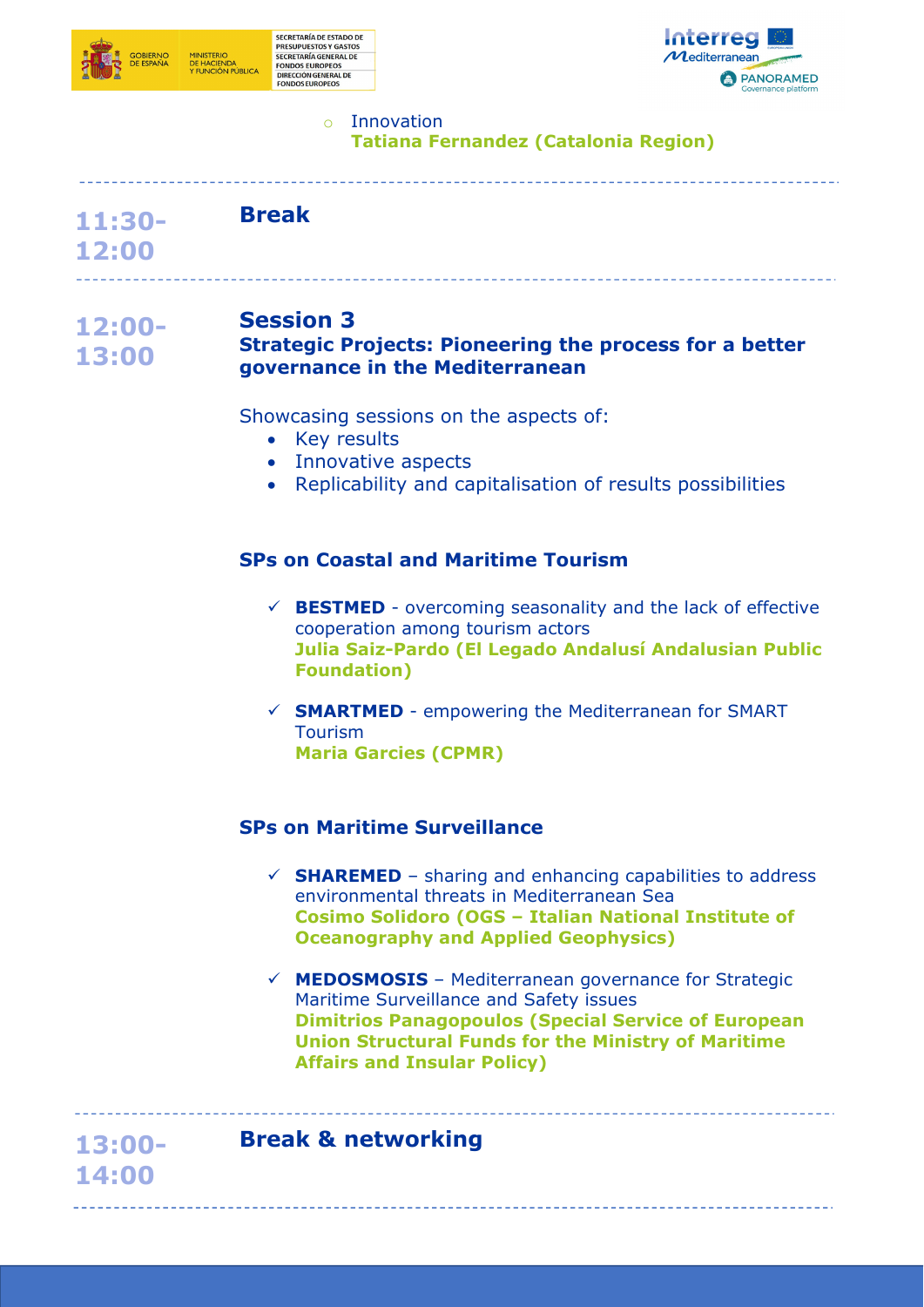



#### **14:00- 14:30 Session 3 (follow up) Strategic Projects: Pioneering the process for a better governance in the Mediterranean**

#### **SPs on Innovation**

- $\checkmark$  **B-BLUE** creating the blue biotechnology community, connecting research and business **Cristian Chiavetta (ENEA-Italian National Agency for New Technologies, Energies and Sustainable Economic Development)**
- $\checkmark$  **BLUE BIO MED** building and sharing a common knowledge on the blue bioeconomy **Stefano Valentini (ART-ER Emilia-Romagna)**

## **14:30- 15:15**

#### **Session 4 Wrap-up discussions**

#### **Wrapping up discussion on Tourism**

- $\checkmark$  Sustainable Tourism Interreg MED Horizontal Project **Josep Rodriguez (Barcelona Provincial Council)**
- $\checkmark$  Panoramed Thematic Group on Tourism **Lovre Karamarko (Croatia) and Manuela Bigi (Tuscany Region)**
- Strategic Projects: **Ksenija Slivar (SMARTMED - Ministry of Tourism of the Republic of Croatia, Sector for Strategic Planning and Implementation of European Union Programmes and Projects)**  (same representatives for BESTMED)
- **Wrapping up discussion on Maritime Surveillance** 
	- **Alexis Blum (Secrétariat Général de la Mer, France)**
	- $\checkmark$  Strategic Projects (same representatives)
- **Wrapping up discussion on Innovation, in the context of the Innovation Alliance** 
	- $\checkmark$  Interreg MED Blue Growth Community (BGC) **Emmanuel Maniscalco (CPMR)**